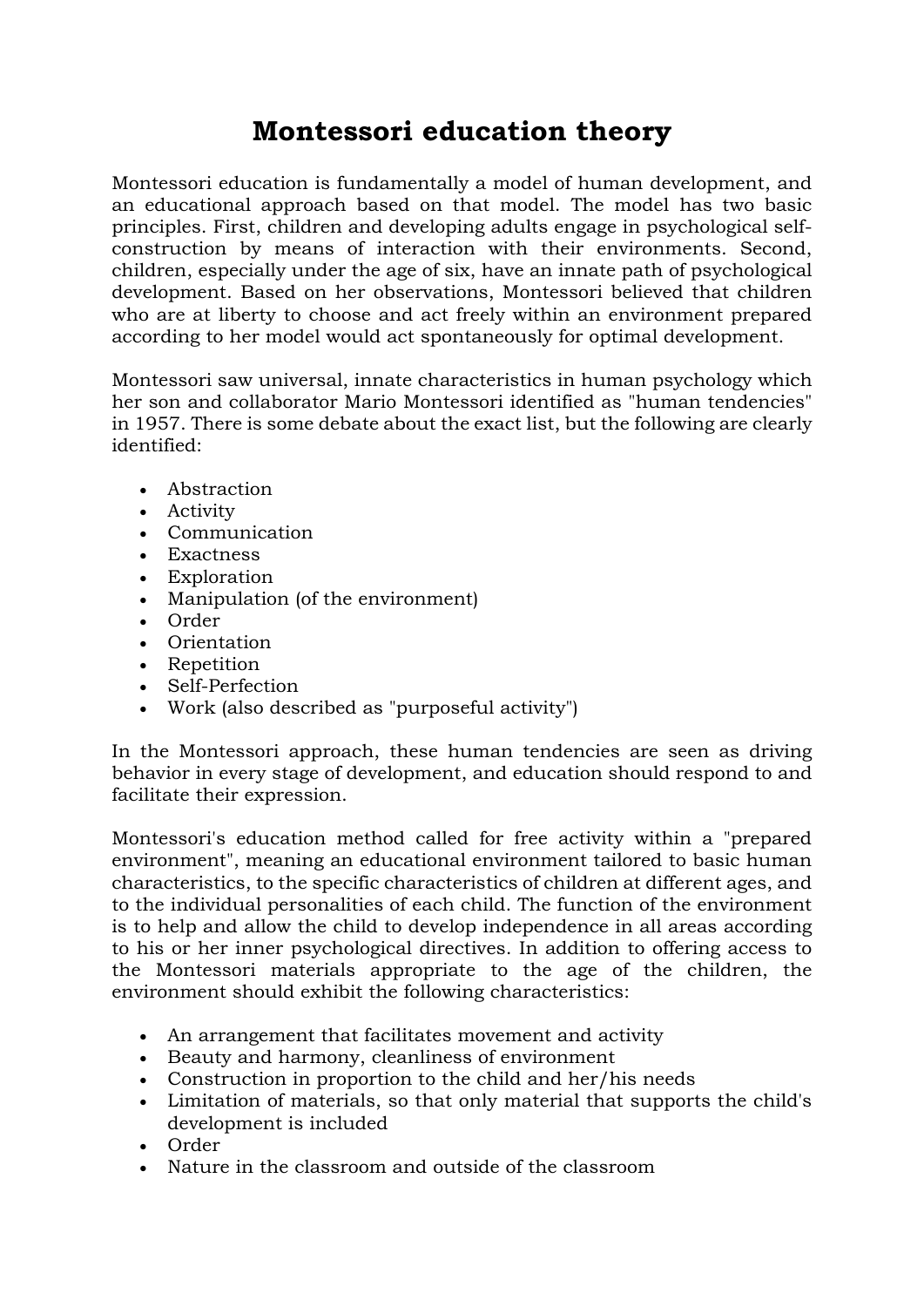## **Planes of development**

[Montessori](https://en.wikipedia.org/wiki/Montessori) observed four distinct periods, or "planes", in human development, extending from birth to 6 years, from 6 to 12, from 12 to 18, and from 18 to 24. She saw different characteristics, learning modes, and developmental imperatives active in each of these planes, and called for educational approaches specific to each period.

The first plane extends from birth to around six years of age. During this period, Montessori observed that the child undergoes striking physical and psychological development. The first-plane child is seen as a concrete, sensorial explorer and learner engaged in the developmental work of psychological self-construction and building functional independence. Montessori introduced several concepts to explain this work, including the absorbent mind, sensitive periods, and normalization.

Montessori described the young child's behavior of effortlessly assimilating the sensorial stimuli of his or her environment, including information from the senses, language, culture, and the development of concepts with the term "absorbent mind". She believed that this is a power unique to the first plane, and that it fades as the child approached age six. Montessori also observed and discovered periods of special sensitivity to particular stimuli during this time which she called the "sensitive periods". In Montessori education, the classroom environment responds to these periods by making appropriate materials and activities available while the periods are active in each individual young child. She identified the following periods and their durations:

- Acquisition of language—from birth to around 6 years old
- Interest in small objects—from around 18 months to 3 years old
- Order—from around 1 to 3 years old
- Sensory refinement—from birth to around 4 years old
- Social behavior—from around  $2\frac{1}{2}$  to 4 years old

Finally, Montessori observed in children from three to six years old a psychological state she termed "normalization". Normalization arises from concentration and focus on activity which serves the child's developmental needs, and is characterized by the ability to concentrate as well as "spontaneous discipline, continuous and happy work, social sentiments of help and sympathy for others."

The second plane of development extends from around six years to twelve years old. During this period, Montessori observed physical and psychological changes in children, and developed a classroom environment, lessons, and materials, to respond to these new characteristics. Physically, she observed the loss of baby teeth and the lengthening of the legs and torso at the beginning of the plane, and a period of uniform growth following. Psychologically, she observed the "herd instinct", or the tendency to work and socialize in groups, as well as the powers of reason and imagination.